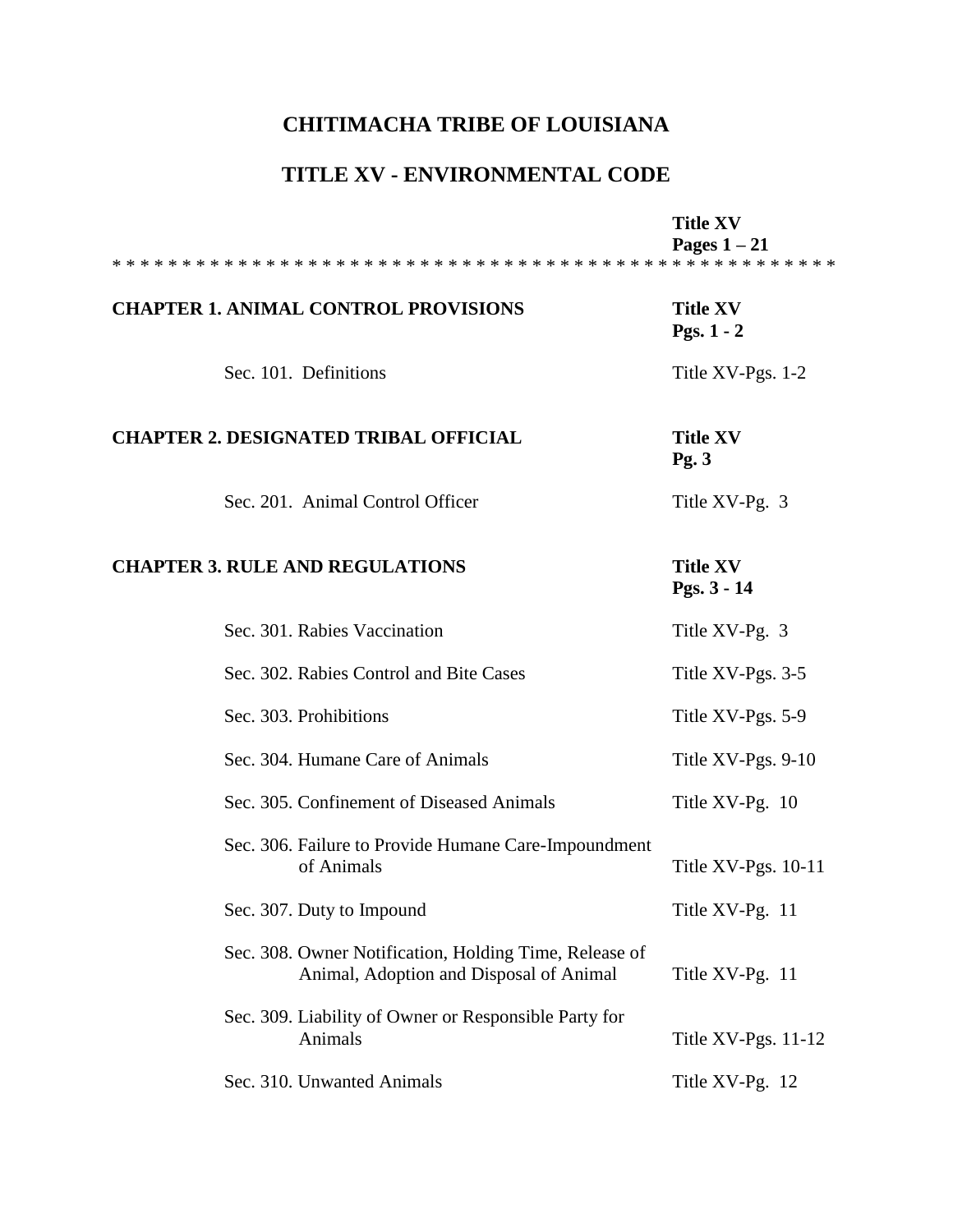|                             | Sec. 311. Disposal of Live Animals                                                           | Title XV-Pg. 12                 |
|-----------------------------|----------------------------------------------------------------------------------------------|---------------------------------|
|                             | Sec. 312. Animals at Large                                                                   | Title XV-Pg. 12                 |
|                             | Sec. 313. Failure to Care For                                                                | Title XV-Pgs. 12-13             |
|                             | Sec. 314. Disposition of an Impounded Animal                                                 | Title XV-Pgs. 13-14             |
|                             | Sec. 315. Interference with Designated Officer and/or<br>Agents                              | Title XV-Pg. 14                 |
| <b>CHAPTER 4. PENALTIES</b> |                                                                                              | <b>Title XV</b><br>Pgs. 14 - 17 |
|                             | Sec. 401. Failure to Obey Rules and Regulations                                              | Title XV-Pg. 14                 |
|                             | Sec. 402. Investigations                                                                     | Title $XV-Pgs. 14-15$           |
|                             | Sec. 403. Citations/Summons to be Issued                                                     | Title XV-Pg. 15                 |
|                             | Sec. 404. Applicable Fines                                                                   | Title $XV-Pgs. 15-16$           |
|                             | Sec. 405. Enhanced Penalty for Violation of Certification<br>of Animal Control Compliance    | Title XV-Pg. 16                 |
|                             | Sec. 406. Failure to Appear                                                                  | Title XV-Pg. 16                 |
|                             | Sec. 407. Limitation of Enforcement of Penalties<br><b>Against Caretakers</b>                | Title XV-Pgs. 16-17             |
|                             | <b>CHAPTER 5. MAINTENANCE OF TRIBAL LANDS</b>                                                | <b>Title XV</b><br>Pgs. 17 - 19 |
|                             | Sec. 501. Tribal Land Maintenance Officer                                                    | Title XV-Pg. 17                 |
|                             | Sec. 502. Tall Grass and/or Weeds                                                            | Title $XV-Pgs. 17-18$           |
|                             | Sec. 503. Burning of Debris Restricted                                                       | Title XV-Pg. 18                 |
|                             | Sec. 504. Sewage Disposal Requirements                                                       | Title XV-Pg. 18                 |
|                             | Sec. 505. Dismantled and/or Junked Vehicles, Engines,<br>Motors and/or Appliances Prohibited | Title XV-Pgs. 18-19             |